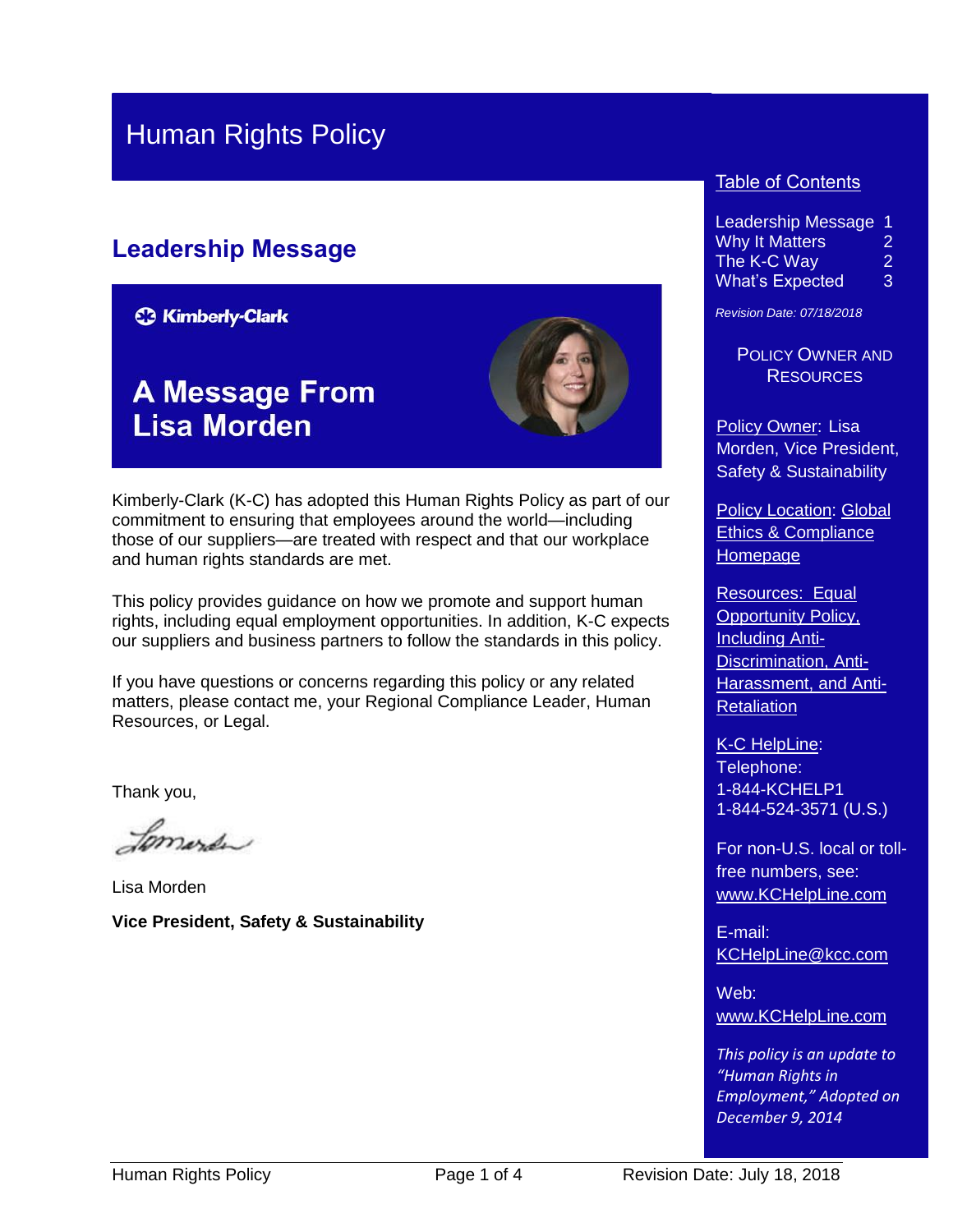# **Why It Matters**

It is the policy of K-C to promote and support human rights, including equal employment opportunities. K-C is committed to ensuring that employees around the world—including those of our suppliers—are treated with respect and that our workplace and human rights standards are met.

## **The K-C Way**

It is the intent of this policy to:

- Recognize universal human rights on a global basis and encourage the abolition of discriminatory laws and practices;
- Respect our employees' right to freedom of association, including the right to independently decide whether they want collective bargaining through representatives of their own choosing, the right to engage in other protected group activities, and the right to refrain from such activities;
- Prohibit the recruitment and use of child labor and the exploitation of children in any way;
- Prohibit physical and mental abuse of employees as a form of discipline and prohibit the use of all forms of forced labor, including forced prison labor, indentured labor, bonded labor, or slave labor and the human trafficking associated with such abuses;
- Prohibit discrimination and harassment based on race, ethnicity, color, gender, pregnancy, sexual orientation, gender identity, age, religion, creed, national origin, disability, legally protected leave or veteran status, political opinion, and other categories protected by applicable law. For more information, see our [Equal Opportunity Policy,](https://kimberlyclark.sharepoint.com/sites/f289/RiskProgPolicy/Shared%20Documents/Equal%20Opportunity%20Policy.pdf)  [Including Anti-Discrimination, Anti-Harassment, and Anti-Retaliation](https://kimberlyclark.sharepoint.com/sites/f289/RiskProgPolicy/Shared%20Documents/Equal%20Opportunity%20Policy.pdf)**;**
- Compensate employees relative to our industry and the local labor market. Operate in full compliance with applicable wage and hour and benefits laws;
- Prohibit the incitement of national, ethnic, racial, or religious hatred by ensuring that hate speech is not endorsed by the company and is not used by employees in the scope of their employment;
- Prohibit retaliation for engaging in legally-protected activity;
- Maintain affirmative action programs, regular training programs, risk assessments, strategic purchasing processes, audits, corrective action programs and other activities, procedures, and controls necessary to ensure compliance with government requirements and corporate standards; and
- Monitor and report our material human rights progress and impact.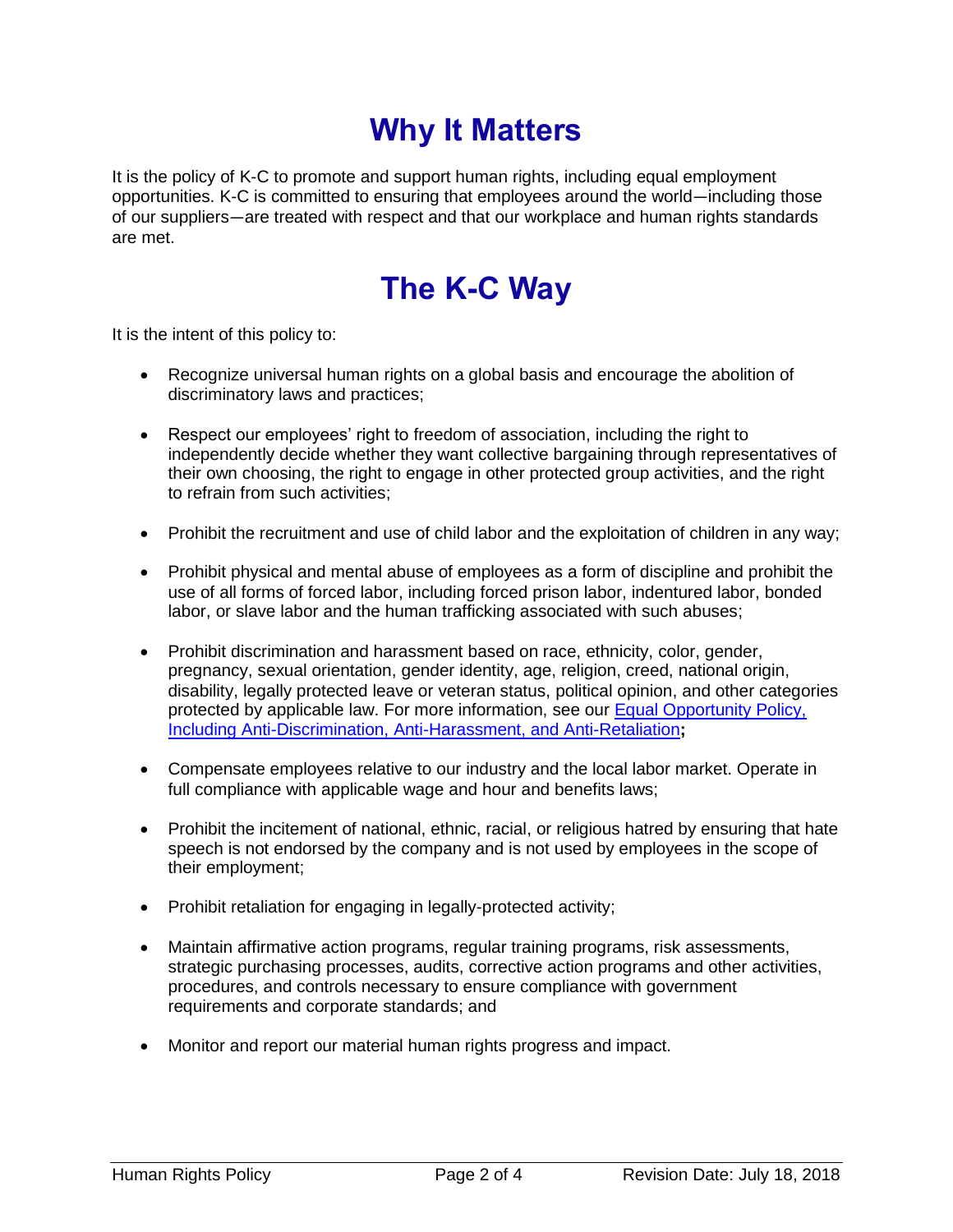# **What's Expected**

### **Team Leader Responsibilities**

Each business unit and functional leader is responsible for ensuring the implementation of this policy. Each business unit and functional leader shall ensure that his or her organization operates in full compliance with all applicable employment laws and regulations.

To accomplish this, all levels of management within each business unit and function must be knowledgeable about employment laws and regulations and conduct employment and employee transactions accordingly.

This policy extends to all aspects of employment and employment practices, including recruitment, hiring, promotion, demotion, transfers, layoffs, recalls, discharges, reorganizations, reductions in force, compensation, benefits, training, education, education assistance, social and recreational programs, and other employee actions.

In addition to the protected categories listed in this policy, other categories protected by applicable law vary by country, such as family leave and veteran status. Please check with your local HR representative or Legal if you have any questions about additional protections where you are located.

Each business unit and function shall ensure that an appropriate procedure exists for reporting claims of sexual harassment, discrimination, and other inappropriate behaviors and that employees are periodically trained on these subjects. For more information, see our [Equal](https://kimberlyclark.sharepoint.com/sites/f289/RiskProgPolicy/Shared%20Documents/Equal%20Opportunity%20Policy.pdf)  [Opportunity Policy, including Anti-Discrimination, Anti-Harassment, and Anti-Retaliation.](https://kimberlyclark.sharepoint.com/sites/f289/RiskProgPolicy/Shared%20Documents/Equal%20Opportunity%20Policy.pdf)

Upon a complaint by an employee of an alleged violation of any of the applicable employment laws or regulations or this policy, the team leader shall ensure that a prompt and thorough investigation is conducted, with notification to Compliance, Human Resources, and Legal as appropriate.

Each appropriate business unit and function shall develop, and have available for inspection by an authorized governmental authority, affirmative action programs consistent with the policy of the corporation and the requirements of applicable law.

In addition, K-C expects our suppliers and business partners to follow the standards set forth in this policy.

### **When to Ask a Question or Raise a Concern**

Each of us has an obligation to ask questions or raise concerns if we suspect that misconduct has occurred, or if a K-C employee or third party acting on behalf of K-C has violated the K-C Code, K-C policies, or laws. You do not need to be certain that a violation has occurred before speaking up.